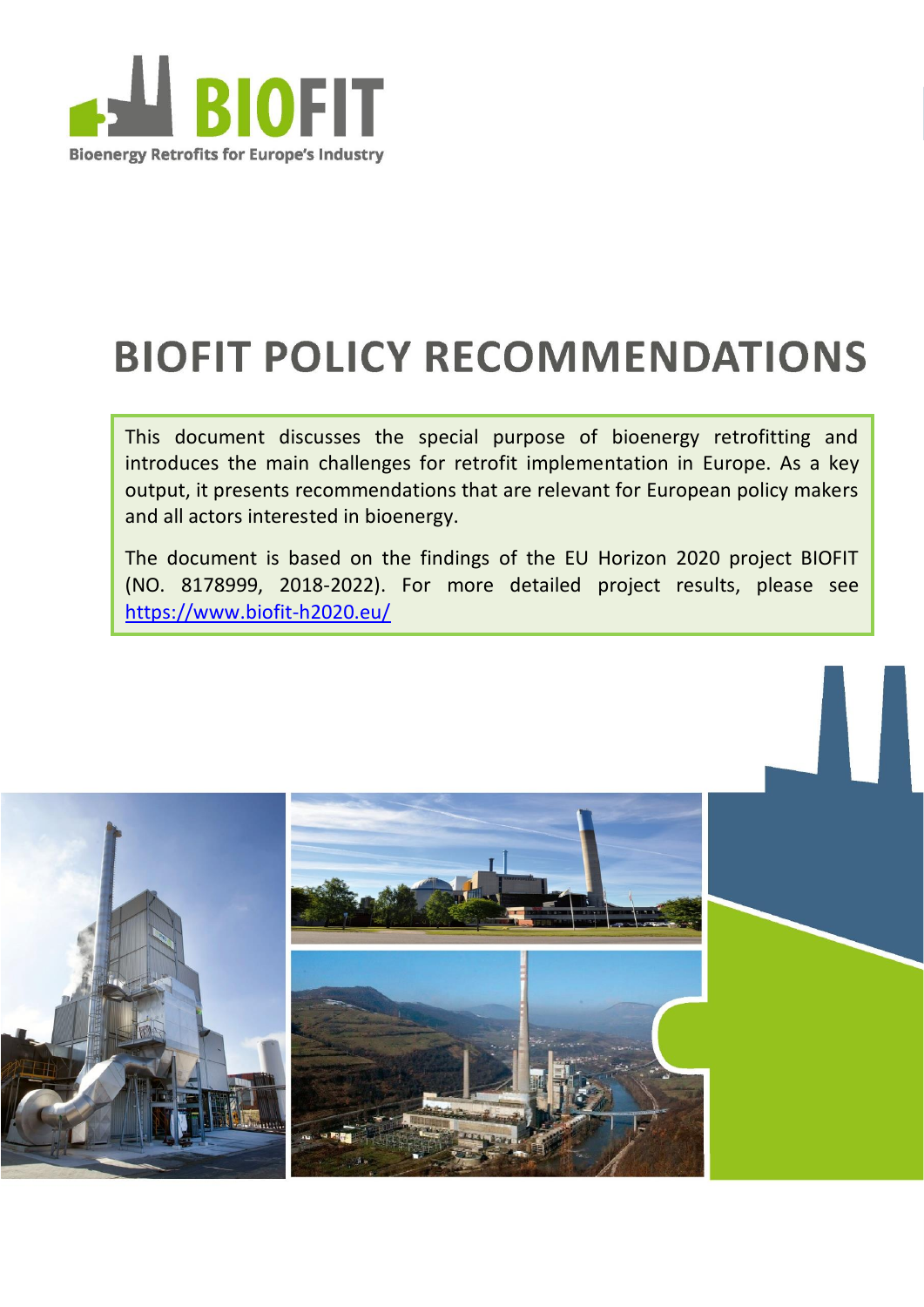

## **Introduction**

The BIOFIT project, supported by the Horizon 2020 research and innovation programme of the European Union, aims to facilitate the introduction of bioenergy retrofitting in Europe's industry. The **bioenergy retrofits are technical measures applied to existing production plants that support bioenergy utilization as an alternative to fossil energy**. The retrofit measures can result in either of the following:

- Using additional biomass as an input to the production plant for primary bioenergy products or for process energy
- Producing additional output from biomass at the production plant, such as transport fuels, intermediate bioenergy carriers, heat and/or electricity.

Within the BIOFIT project bioenergy retrofitting was studied in five industry sectors: first generation biofuels, pulp and paper, fossil refineries, fossil power, heat and combined heat and power (CHP).

For the **fossil refinery sector**, retrofits provide solutions to reduce the need for fossil feedstock and to help reduce the  $CO<sub>2</sub>$ -intensity of the final products. Retrofitting can mean either scaling up or converting the existing infrastructure to renewable fuels production. The integration of hydrotreated vegetable oil (HVO) or pyrolysis oil are examples of available solutions. In the long term, solutions are required that fully replace the need for fossil feedstocks.

In the **fossil power, heat and CHP sector** biomass retrofitting supports the phase-out of coal and supports national and EU targets for decarbonisation. Integrating biomass in existing installations means substituting partly ("co-firing") or fully ("repowering") the thermal energy provided by the combustion of a fossil fuel, most commonly coal. For coal power plants, repowering with biomass is a mature, market ready solution that can provide dispatchable renewable electricity on large scale. These conversions can support a just transition in coaldependent regions. In the future, they may also play a part in negative emissions by coupling bioenergy with carbon capture and storage (BECCS).

**Pulp and paper** sector retrofits provide multiple opportunities for both replacing fossil fuel consumption and producing additional high-value bioenergy products. Retrofits can aid further decreasing the  $CO<sub>2</sub>$  emissions, and improve energy and material efficiency of the mills.

Recently, technical measures in the 1<sup>st</sup> generation biofuels sector aimed at increased flexibility of plants and improved quality of the products, and a move towards  $2^{nd}$  generation biofuels.<sup>1</sup> Potentially significant end-uses for biofuels include aviation fuels.

<sup>&</sup>lt;sup>1</sup> The 1<sup>st</sup> generation biofuels sector in Europe involves the production of biodiesel (fatty acid methyl esters -FAME), hydrogenated vegetable oil (HVO) and bioethanol from various food crops. FAME and HVO are produced from oil-bearing crops such as rapeseed. Bioethanol is produced from sugar or starch-containing crops, such as sugar beet, grain and wheat. The 2<sup>nd</sup> generation biofuels involve non-food crops such as lignocellulosic feedstocks and waste oils.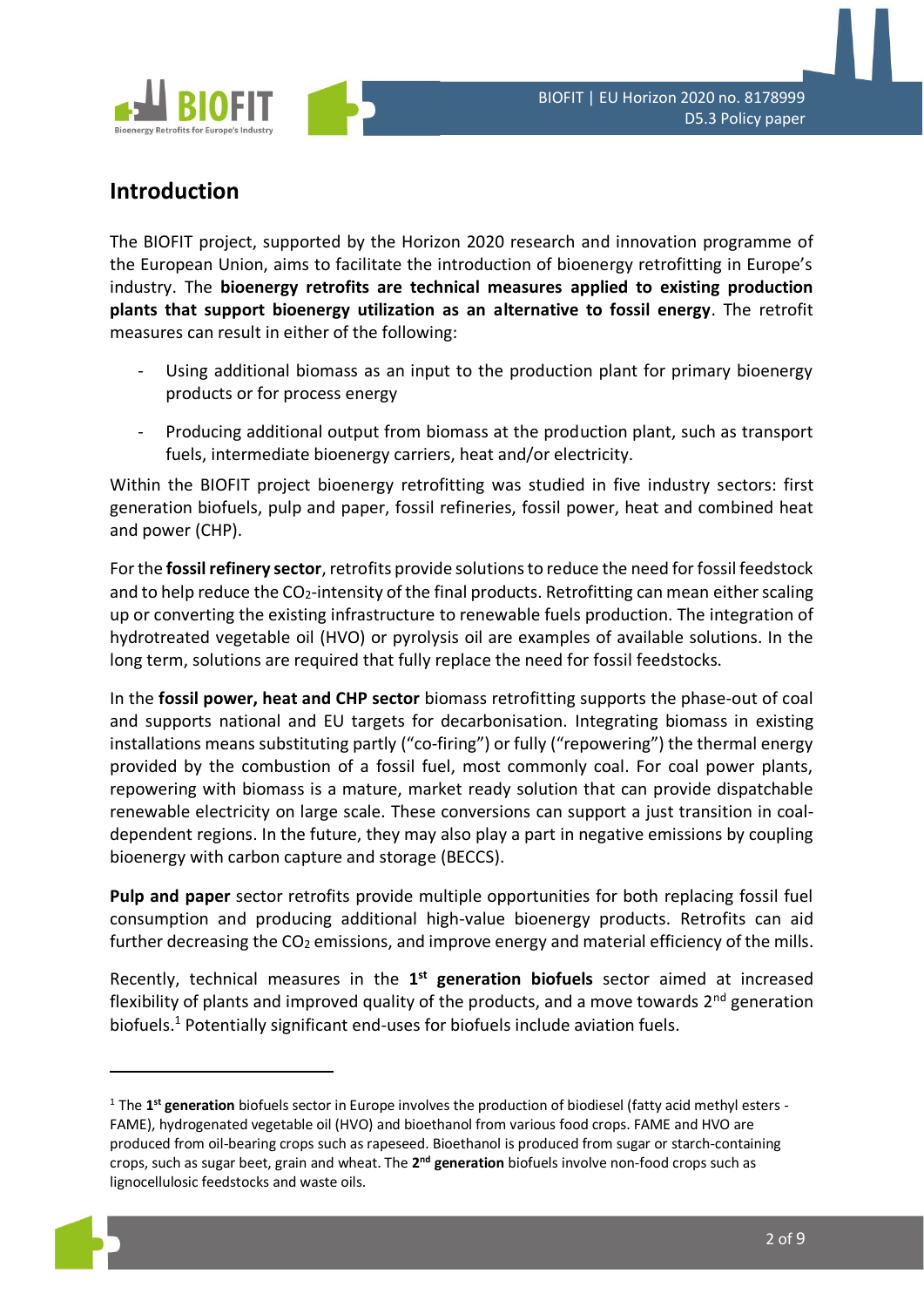

## **Special purpose of bioenergy retrofitting**

Bioenergy is an essential form of renewable energy, accounting for almost 60% of the EU's renewable energy production.<sup>2</sup> In the future, bioenergy will remain important. The International Energy Agency (IEA) notes in its recent net-zero roadmap for the global energy sector that bioenergy will play a substantial role, as according to the roadmap, some 20% of the global total energy supply will be provided by modern solid (14 %), liquid (3 %) and gaseous bioenergy (3%) in 2050<sup>3</sup>. The role of retrofitting in the energy system transition in Europe is contributed by all specific retrofitting industries studied in the BIOFIT project, as demonstrated by the examples in this section.

The European electrical grid is still in need of non-stochastic, thermal power generation, with the potential to efficiently interact with variable wind and solar power production, for example. With the coal phase-out (and in some countries nuclear phase-out as well), this role is increasingly played by natural gas, which increases the reliance of the EU on imported fossil energy sources. Biomass can assist in the differentiation of the energy imports or even reduce them if domestic resources are exploited. Moreover, it can produce significant and constant amounts of renewable energy for the grid. Furthermore, the potential of biomass-based combined heat and power production (CHP) for balancing the wider energy system should be acknowledged.

The EU is the second largest producer of petroleum products with a crude refining capacity of about 660 million tons per year, representing 13% of total global capacity. The fossil refinery sector itself has set climate neutrality in 2050 as their target<sup>4</sup>, and the transport sector in the EU is currently fuelled (95%) by liquid (fossil) fuels. As the production volumes for biofuels in Europe were 11.5 million tons of biodiesel in 2015, and 1.9 million  $m^3/a$  for bioethanol,<sup>5</sup> the call for climate neutral solutions is clear. Here, bioenergy retrofitting can provide solutions needed meeting the demand for renewable fuels.

The decarbonisation of the power sector is a serious challenge both at the European and at the national level, but also on the regional level. For coal regions in transition, the closure of coal mines and power plants results in severe socio-economic pressure. Retrofitting existing plants and establishing local biomass value chains could help to maintain industrial expertise and jobs in these regions. In addition to electricity, repowered power plants can create significant amounts of heat for local networks, providing an important local service, even if such plants might not match the efficiency of CHP plants.

<sup>&</sup>lt;sup>2</sup> Scarlat, N., Dallemand, J., Taylor, N. and Banja, M., Brief on biomass for energy in the European Union, Sanchez Lopez, J. and Avraamides, M. editor(s), Publications Office of the European Union, Luxembourg, 2019, ISBN 978-92-79-77234-4, doi:10.2760/49052, JRC10935

<sup>&</sup>lt;sup>3</sup> IEA, Net Zero by 2050: A Roadmap for the Global Energy Sector, Int. Energy Agency. (2021).

<sup>4</sup> <https://www.fuelseurope.eu/clean-fuels-for-all/vision-2050/>

<sup>5</sup> <https://www.biofit-h2020.eu/publications-reports/BioFitHandbook-2020-03-18.pdf>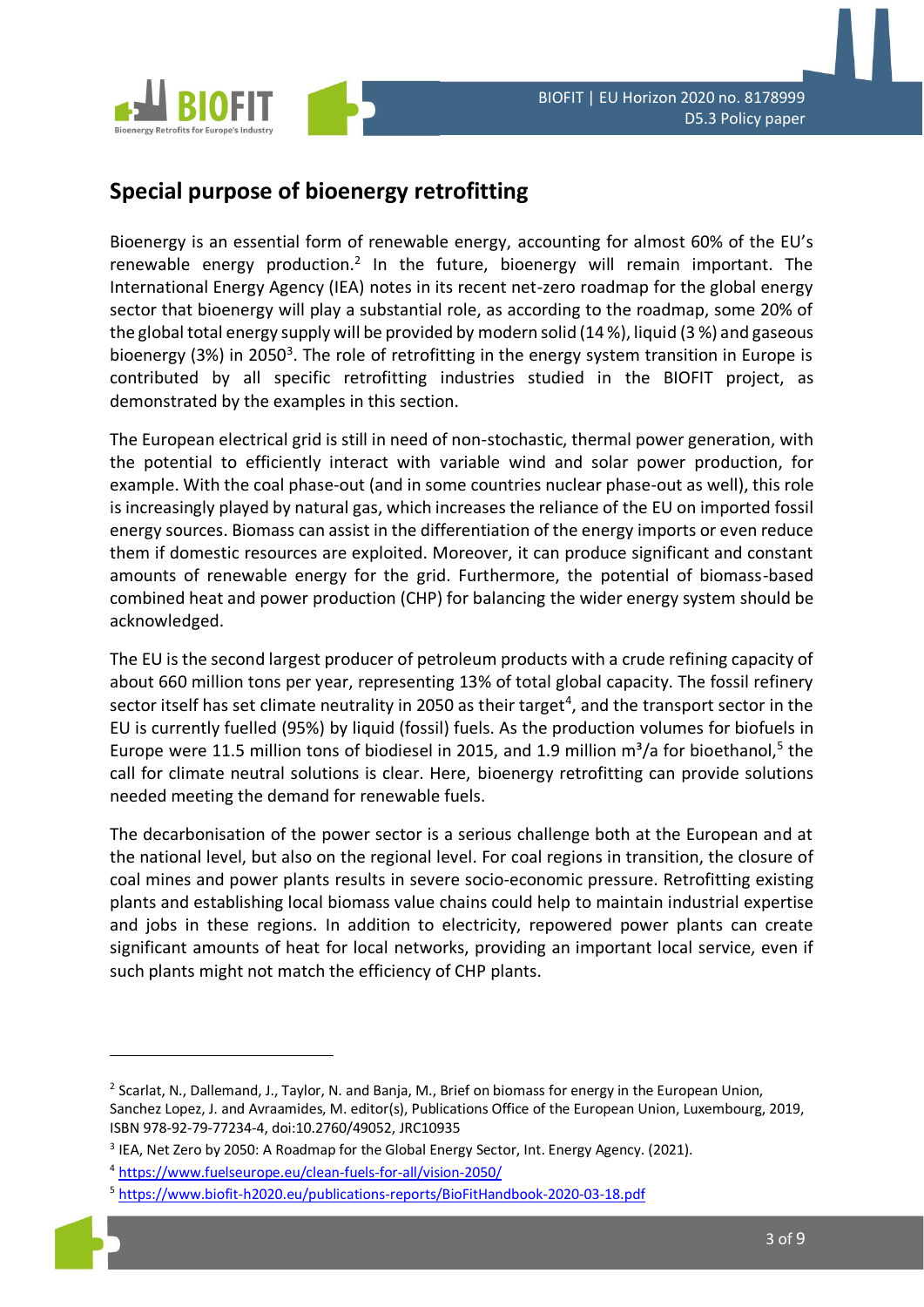

It seems evident that the future production of bioenergy will be based on a diverse set of technologies and feedstocks. Here, retrofits can play a role, as also demonstrated in the BIOFIT project case studies and analyses. Compared to other options, bioenergy retrofits have particular advantages in the short term due to their potential to use the existing infrastructure.

## **Challenges to bioenergy retrofitting**

#### **Rapidly changing policy framework and market conditions**

Frequent changes in policy frameworks and related support mechanisms create uncertainty in the markets and hinder investments in technologies for bioenergy retrofitting. While bioenergy retrofits can be both technically and economically feasible, some retrofits require subsidies, green premiums or other financial support mechanisms to become economically feasible. Support schemes that enable long-term planning are needed to secure investments since the market conditions for both the feedstock and the end-products can change rapidly.

Long-term planning is challenging, since although new targets for greenhouse gas emissions savings and advanced biofuels' shares are proposed in the Fit-for-55 package, even the targets set in REDII may not be reached in time. According to Bioenergy Europe, most of the Member States are still working on REDII transposition.<sup>6</sup>

#### **Complex and interconnected regulation**

Regulations in bioenergy and related industries are interconnected, e.g., waste management, agriculture, energy production, food industry, air emissions and transport, creating a complex system to manage. As an example, many interlinking directives are listed in the REDII. Despite the regulation aiming at being consistent, in practice, efficient adoption of the vast, evolving documentation poses a challenge to actors in the field.

To ensure the contribution of bioenergy retrofits to climate goals, biomass fuels and biofuels need to be as sustainable as possible and substitute as much fossil fuels as possible. However, compliance with the requirements arising from the Emissions Trading System ETS and RED may create a large administrative burden for many small-scale operators. For example, in the proposal for REDIII, it is foreseen to lower the exemption threshold for the application of sustainability criteria in the case of solid biomass fuels to 5 MW of thermal capacity. In comparison, the exemption threshold in REDII was set to 20 MW. Additional challenges are foreseen due to the plans related to retroactive application of GHG emission savings criteria to existing plants.

<sup>&</sup>lt;sup>6</sup> <https://bioenergyeurope.org/artciles/322-fit-for-55-package-which-future-for-renewables-in-europe.html>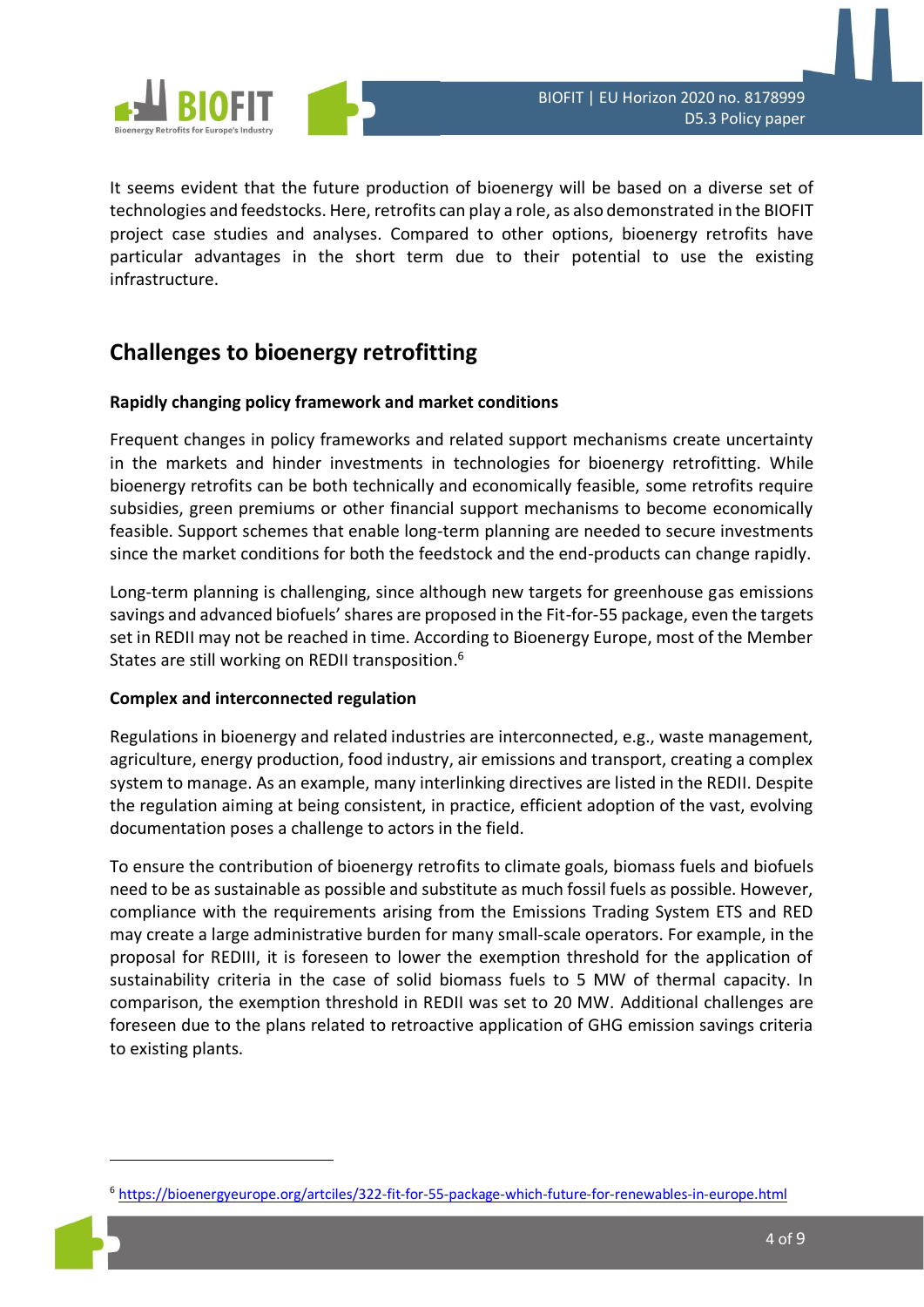

#### **The definition of waste materials varies between the Member States**

Conflicting and overlapping legislation (e.g., waste legislation vs. circular economy objectives and renewable energy legislation) may cause bottlenecks for valorising and/or using waste and residues. Currently, each Member State can define the materials that are considered as waste. If the definition of Annex IX waste streams of the RED II is not uniform in Member States, submarkets per country may be created, leading to increased competition and confusion due to differing definitions and support schemes.

For example, some Member States do not promote all pulp and paper (P&P) production residues as renewable energy sources, although European legislation defines a "biodegradable fraction of products, waste and residues from forestry and related industries" as such. The use of some P&P production residues is restricted in the Waste Incineration Directive 2000/76/EC and require specific permits.

#### **Sourcing of unexploited feedstocks to secure raw material availability**

BIOFIT sectors compete for sustainable raw materials with each other and with other uses. Currently in many Member States, biomass fuel is substantially sourced from international markets. The implementation of the cascading principle for forest biomass will increase the interest towards the use of waste and residues and may cause uncertainty in raw material markets for bioenergy. The availability of sustainable biomass for both energy and non-energy purposes should be secured at the national level and included in long-term planning.

Some of the retrofits can exploit raw materials with no other local uses (e.g., bark gasifiers in the P&P sector) and can be recommended as such. The sufficiency of sustainable raw materials for certain bioenergy retrofits can be improved by developing the sourcing and supply chains (e.g., collection of used cooking oil (UCO) for the biofuels sector), by enabling the use of waste materials (e.g., by removing legislation obstacles or developing technologies for side stream exploitation) and by targeting actions for specific local feedstock sourcing (e.g. the cultivation of energy crops on marginal land).

#### **Need for technology-neutral legislation**

The potential of large-scale production of renewable jet fuels is restricted by the lack of lowcost feedstock. Options being investigated for cost-effective alternative pathways and feedstock include a diverse range of technologies with the potential to upgrade alcohols, to convert ligno-cellulosic feedstock, and to make effective use of low-cost sources of biomass. A clear comparison of the commercialization status of the aforementioned alternative pathways is often hindered by the absence of a common technology terminology and lack of transparency regarding competing claims by companies to promote their own proprietary technology. Instead of pre-defined lists of specific technologies, legislation should be technology-neutral to ensure that development of promising new solutions for renewable fuel production remains attractive in future.

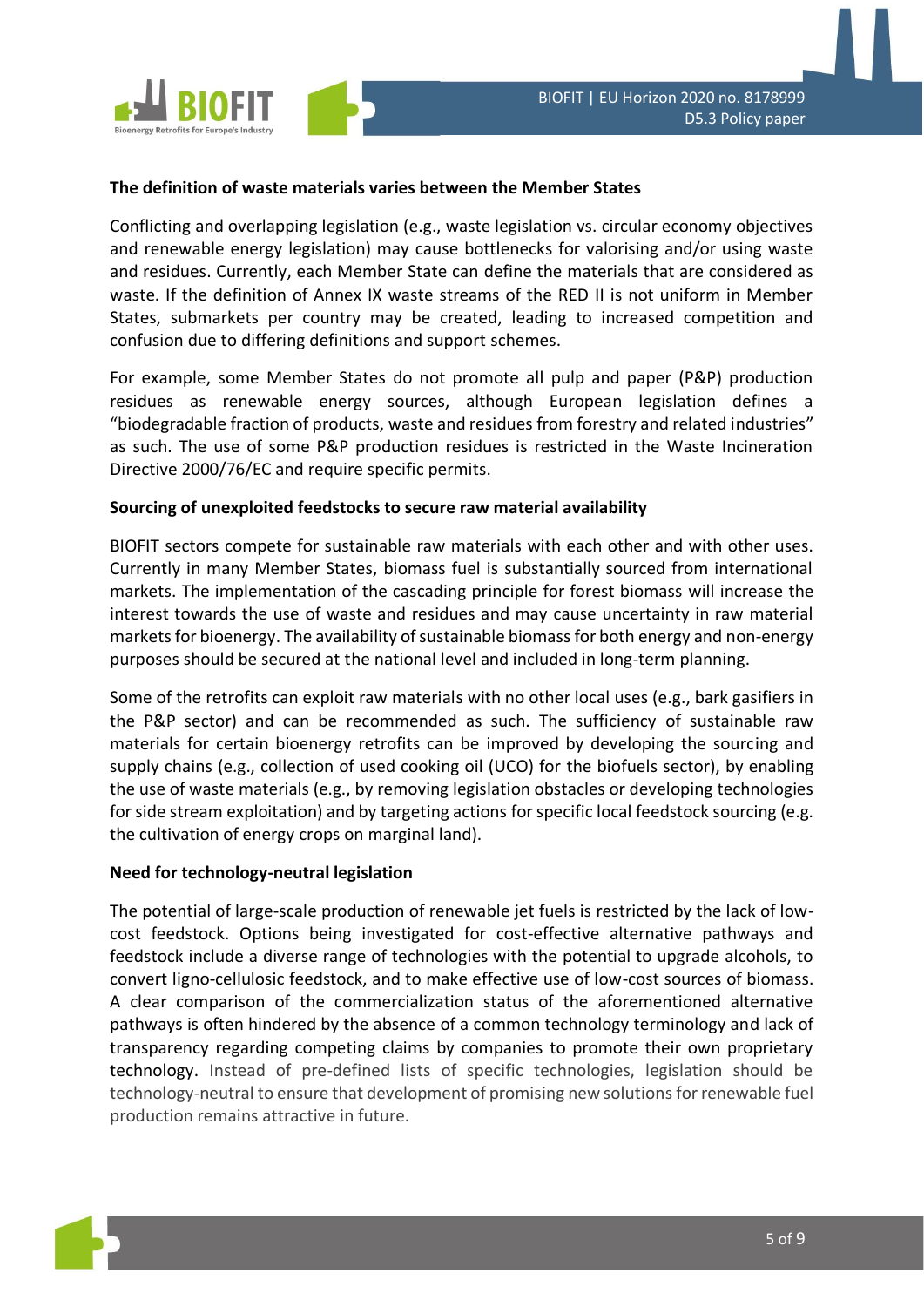

#### **Fossil fuels are still promoted**

Continued subsidies for fossil fuels and the exclusion of related external costs results in low prices for fossil-based energy. For electricity, the external costs for fossil fuel technologies have been estimated as 68-177  $\epsilon$ /MWh<sup>2</sup>, and the prices of CO<sub>2</sub> emission allowances in the EU may not be sufficient to make biomass-based power production competitive with fossil-fuel alternatives. Additionally, fossil fuel subsidies in the EU-27 reached approximately €50 billion in 2018.<sup>7</sup> This discourages investments in bioenergy retrofits, even though it must be remembered that the industry itself may be eligible to subsidies and have some external costs as well. To even out the playing field, an efficient portfolio of mechanisms such as subsidies, green premiums, or carbon tax, is to be determined in order to ensure development of costefficient green technologies.

#### **International competition**

While tackling the greenhouse gas emissions at the EU-level, most industries are exposed to international competition. According to The European Green Deal [17], "*The commission will propose a carbon border adjust mechanism, for selected sectors, to reduce the risk of carbon leakage*." This is of importance to the pulp and paper industry sector, for example, to avoid problems with intercontinental competition. The mechanism will allow a level playing field in Europe for certain EU sectors and will allow to reduce the free allocations under ETS. Furthermore, the competition can also be tackled by targeting the R&D funding as well as investment support for innovative technologies.

#### **Lack of information, cooperation and general awareness**

Optimal operation of a bioenergy or biofuel producing plant requires a constant supply of feedstock with a certain quality and quantity, and at a reasonable cost. The applied technology should be selected so that it will meet local energy and fuel requirements and will be able to convert locally available raw materials. Therefore, the size of the plant and the technology applied are critical factors from both an economic and an environmental perspective.

The BIOFIT TOTAL case study<sup>8</sup> showed that the suitability of pyrolysis technology to produce bio-oil was higher when using sawmill residues as feedstock, since they were already sized, uniform and available in large quantities. The relevant costs were also lower than the corresponding ones related to other biomass feedstocks (e.g. wood processing industry residues). To find solutions that are optimal for local conditions, regional cooperation and knowledge exchange between industrial actors should be encouraged.

In addition, the public acceptance of bioenergy is currently fragile and varies between the studied sectors. The study in four selected European countries (Bosnia and Herzegovina, Germany, Spain, and Sweden), with 800 respondents in each country showed that the

<sup>7</sup> Directorate-General for Energy (European Commission), Trinomics, Final Report Summary: Energy costs, taxes and the impact of government interventions on investments, European Commission, Rotterdam, 2020. [https://doi.org/10.2833/827631.](https://doi.org/10.2833/827631)

<sup>8</sup> <https://www.biofit-h2020.eu/total-refining-and-chemicals/>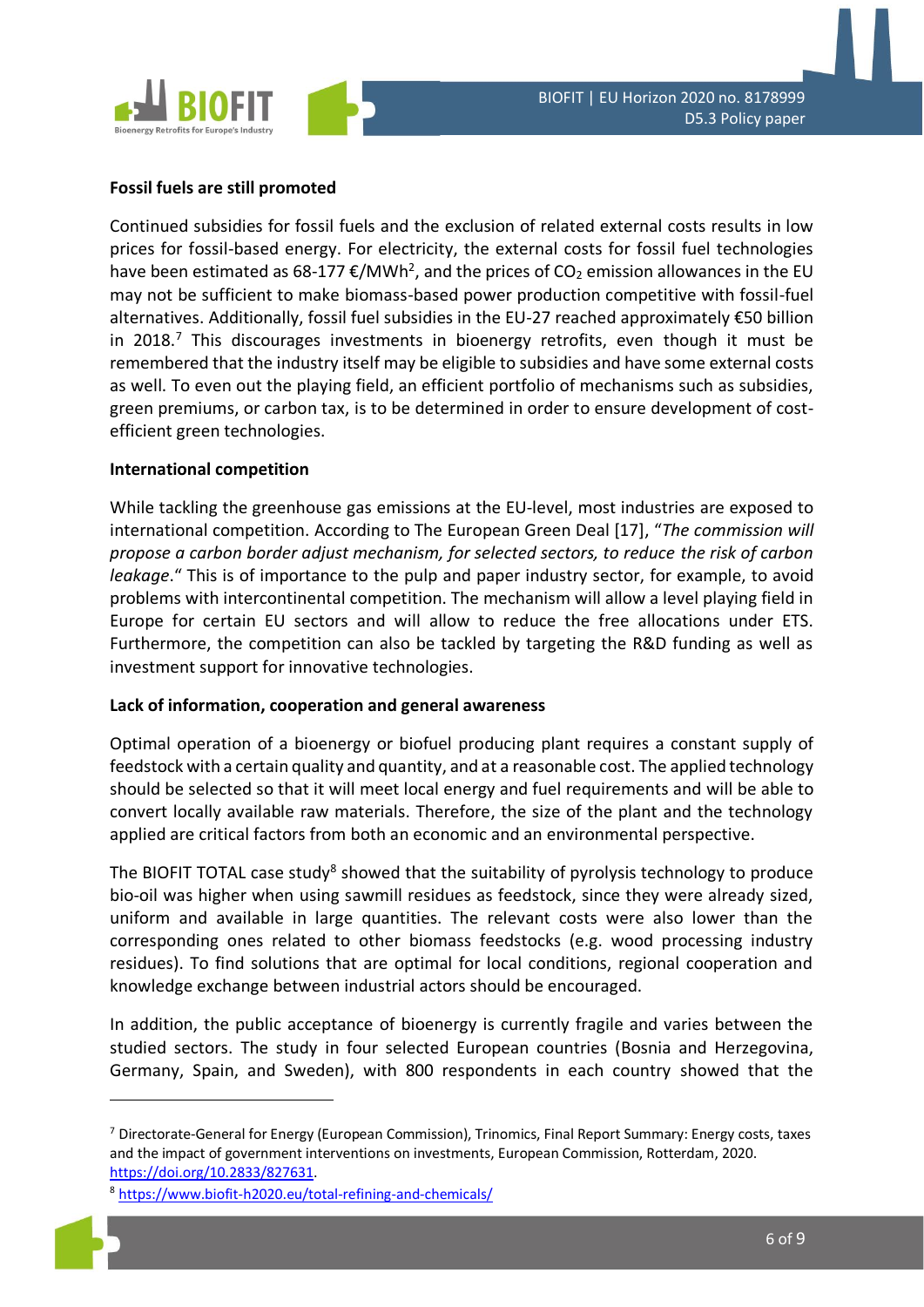

respondents have a certain level of confidence in technologies enabling bioenergy production. <sup>9</sup> However, some level of scepticism related to bioenergy installations as mere greenwashing was also recognised. It is recommended that when bioenergy production technologies have positive effects—potentially and/or actually—these consequences must be communicated to contribute to citizens' acceptance of bioenergy production in general.

### **Recommendations**

- ➢ Due to increasing competition for biobased raw materials, **research and funding should be allocated for studying the possibilities for broadening the feedstock base for bioenergy and biofuels production, including biomass from marginal, underutilised, contaminated (MUC) lands.** There are still many under-utilised waste streams due to various challenges such as high variation in composition, contaminants, high water contents, many streams of low amounts and varying availability throughout the year. Potential means could include support for technological solutions that can convert a variety of complex waste streams into energy carriers or building blocks for fuels, investments in energy efficiency and other new technological solutions that could help to decarbonise the sectors.
- $\triangleright$  Many of the potential residue and waste streams applicable for biofuel production are scattered and difficult to mobilize. **New collection systems for residues and waste should be established** in order to improve availability of these streams for biofuel and bioenergy production.
- ➢ **National and EU legislation should be revised in order to remove obstacles for and/or promote the sustainable collection of agricultural and forestry residues** for the bioeconomy, including bioenergy applications. Bioenergy retrofitting could be promoted also by removing legal obstacles regarding the co-processing of fossil and biobased feedstocks and developing the related standardisation. Coal to biomass repowering projects that require large volumes of biomass currently mostly coming from imported wood pellets, would benefit from developing supply chains and technologies for sustainable agro-biomass exploitation.
- $\triangleright$  Biomass feedstock supply for refineries could be promoted by stimulating technologies related to intermediate bioenergy carriers, IBCs (IBCs include pre-treated biomass, such as torrefied pellets and bio-oil) so that the required volumes of IBCs become available, and they can be traded like a commodity. Trade centers for IBCs could further be beneficial to stimulate market uptake.

<sup>9</sup> Taufik, D., Dagevos, H. (2021). Driving public acceptance (instead of skepticism) of technologies enabling bioenergy production: A corporate social responsibility perspective. Journal of Cleaner Production, vol. 324. [https://doi.org/10.1016/j.jclepro.2021.129273.](https://doi.org/10.1016/j.jclepro.2021.129273)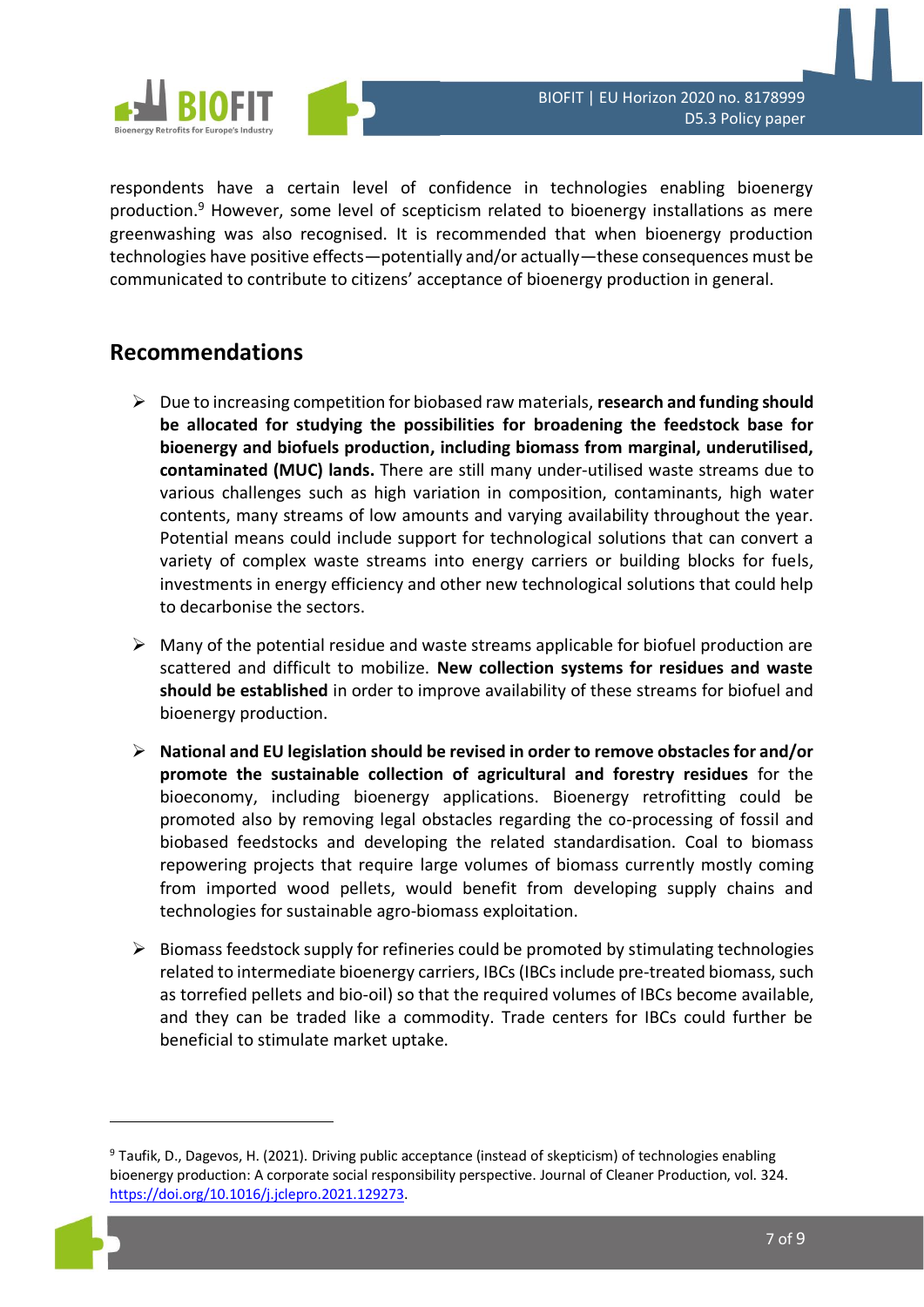

- ➢ Regulations and governance should set economic incentives and construct a step-bystep supply chain system that will **enhance the collection of UCO and animal fats**. A certification/control system for the collected UCO should be developed. The collection data should be tracked and published to prevent fraud. Furthermore, establishing municipal logistic centres would aid this development, since the authorities' role is important in starting the activity.
- $\triangleright$  For 1<sup>st</sup> generation bioethanol production, the transition to 2<sup>nd</sup> generation biofuel production is currently not cost competitive. **Support for further research of alternative pathways towards a cost-effective and sustainable advanced bioethanol**  production (such as retrofitting 1<sup>st</sup> generation biofuel plants with 2<sup>nd</sup> generation biofuel add-ons) is still needed. The retrofitting approach could result in synergies and cost savings. The transition from  $1<sup>st</sup>$  to  $2<sup>nd</sup>$  generation biofuels in the biodiesel sector is already state of the art and well documented with numerous positive examples (see BIOFIT factsheet Volos Biodiesel Plant, Greece<sup>10</sup>).
- ➢ **Biorefineries allow putting the cascading principle into practice** by simultaneously producing both biobased products, fuels, and energy. However, such investments have **high risk and high capital expenditures that need to be tackled with a stable and longterm policy framework**.
- ➢ In order to facilitate the market uptake of emerging technologies for bioenergy retrofitting in the pulping industry, **R&D funding as well as investment support should be targeted at new technologies that allow efficient side-stream utilisation and increase overall energy-efficiency**. These include many commercially mature technologies such as bark combustion, bark gasification, biogas production from sludge, ethanol production from black liquor in sulphite mills, tall oil conversion into transportation fuels and lignin separation from Kraft black liquor.
- ➢ **Standard calculation formulas should be developed and implemented to quantify the renewable content of all transport fuels**. Current work on a Europe-wide definition should be conducted with diligence, speed and in cooperation with renewable fuel producers.
- ➢ Renewable aviation fuels have the potential to deliver a major contribution to achieving increased EU climate targets for 2030.<sup>11</sup> This requires **developing a supportive technology neutral policy environment for the successful deployment of renewable jet fuel technologies**, and internationally consistent sustainability certification procedures that take into account regionally specific contexts.
- ➢ **Careful and transparent communication and information to the public is needed** to maintain and strengthen public trust in industrial activities to implement bioenergy technologies.

<sup>10</sup> [https://www.biofit-h2020.eu/files/pdfs/190318%20-%20Biofit%20-%20Factsheet%20-%20Greece\\_low.pdf](https://www.biofit-h2020.eu/files/pdfs/190318%20-%20Biofit%20-%20Factsheet%20-%20Greece_low.pdf)

<sup>11</sup> <https://eur-lex.europa.eu/legal-content/EN/ALL/?uri=CELEX:52021PC0561>